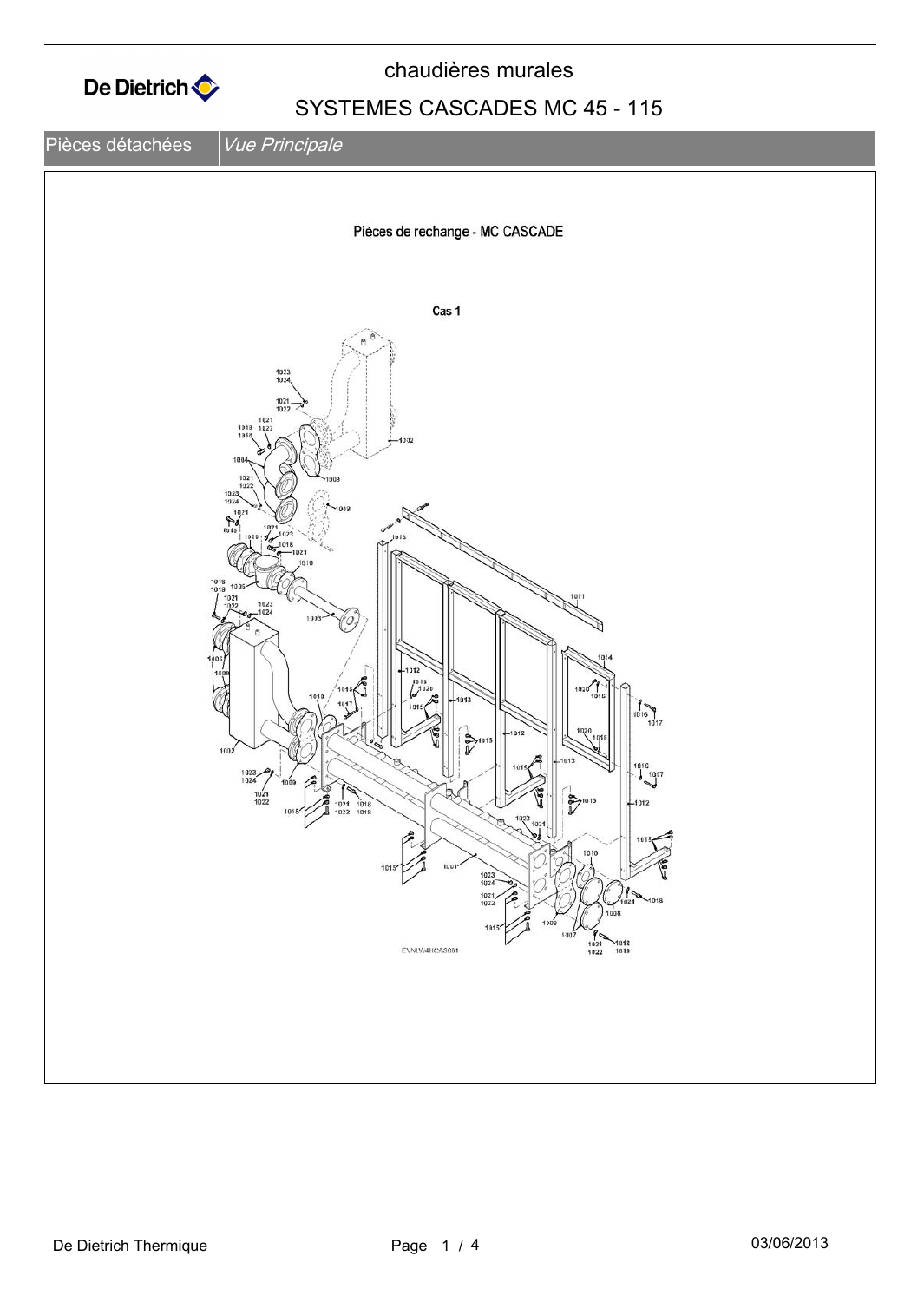

chaudières murales

## SYSTEMES CASCADES MC 45 - 115

| Réf. | Référence           | <b>Description</b>                    | Qté          | Tarif          | Remarques |
|------|---------------------|---------------------------------------|--------------|----------------|-----------|
| 1001 | S100129             | COLLECTEUR PRINCIPAL 100-4            | 1            | 2925,00 €      |           |
| 1001 | S100130             | <b>COLLECTEUR PRINCIPAL 100-3</b>     | $\mathbf{1}$ | 2249,00 €      |           |
| 1001 | S100131             | <b>COLLECTEUR PRINCIPAL 100-2</b>     | 1            | 1994,00 €      |           |
| 1001 | S100135             | COLLECTEUR PRINCIPAL 65-4             | $\mathbf{1}$ | 2456,00€       |           |
| 1001 | S100136             | COLLECTEUR PRINCIPAL 65-3             | 1            | 1880,00 €      |           |
| 1001 | S100137             | <b>COLLECTEUR PRINCIPAL 65-2</b>      | $\mathbf{1}$ | 1619,00 €      |           |
| 1002 | S100122             | BOUTEILLE CASSE-PRESSION DN65         | 1            | 1617,00 €      |           |
| 1002 | S100123             | BOUTEILLE CASSE-PRESSION DN100        | $\mathbf{1}$ | 2354,00 €      |           |
| 1003 | S100160             | TUBE RACCORD. GAZ FILTRE-COLLECT.DN6! | 1            | 438,00 €       |           |
| 1003 | S100161             | TUBE RACCORD. GAZ FILTRE-COLLECT.DN5( | $\mathbf{1}$ | 409,00 €       |           |
| 1004 | S100168             | COUDE DN65                            | 1            | 999,00 €       |           |
| 1004 | S100166             | COUDE DN100                           | $\mathbf{1}$ | 1460,00 €      |           |
| 1005 | S100163             | FILTRE A GAZ DN65                     | 1            | Nous consulter |           |
| 1005 | S100164             | FILTRE A GAZ DN50                     | $\mathbf{1}$ | Nous consulter |           |
| 1006 | S100277             | BRIDE A SOUDER DN65                   | 1            | 263,00 €       |           |
| 1006 | S100278             | BRIDE A SOUDER DN100                  | $\mathbf{1}$ | 330,00 €       |           |
| 1007 | S100091             | BRIDE PLEINE NON PERCEE DIN2527 DN100 | $\mathbf{1}$ | 305,00 €       |           |
| 1007 | S100093             | BRIDE PLEINE NON PERCEE DIN2527 DN65  | $\mathbf{1}$ | 231,00 €       |           |
| 1008 | S100142             | BRIDE PLEINE NON PERCEE DIN2527 DN50  | $\mathbf{1}$ | 161,00 €       |           |
| 1008 | S100144             | BRIDE PLEINE NON PERCEE DIN2527 DN65  | $\mathbf{1}$ | 174,00 €       |           |
| 1009 | S100146             | <b>JOINT D.100 (X10)</b>              | $\mathbf{1}$ | 80,50 €        |           |
| 1009 | S100102             | JOINT DOUBLE D.65 (X10)               | $\mathbf{1}$ | 101,00 €       |           |
| 1009 | S100098             | JOINT DOUBLE D.100 (X10)              | 1            | 138,00 €       |           |
| 1009 | S100148             | <b>JOINT D.65 (X10)</b>               | $\mathbf{1}$ | 60,00 €        |           |
| 1009 | S100146             | <b>JOINT D.100 (X10)</b>              | 1            | 80,50 €        |           |
| 1010 | S100103             | <b>JOINT D.50 (X10)</b>               | $\mathbf{1}$ | 52,30 €        |           |
| 1010 | S100099             | <b>JOINT D.65 (X10)</b>               | 1            | 63,20 €        |           |
| 1010 | S100103             | <b>JOINT D.50 (X10)</b>               | $\mathbf{1}$ | 52,30 €        |           |
| 1011 | S100153             | ETRIER MURAL LW2                      | 1            | 74,10 €        |           |
| 1011 | S100154             | <b>ETRIER MURAL LW3</b>               | $\mathbf{1}$ | 93,70 €        |           |
| 1011 | S100155             | ETRIER MURAL LW4                      | 1            | 113,00 €       |           |
| 1012 | S100126             | MONTANT MONTAGE VERTICAL EQUERRE      | $\mathbf{1}$ | 215,00€        |           |
| 1013 | S100127             | MONTANT MONTAGE VERTICAL              | 1            | 135,00 €       |           |
| 1014 | S100125             | TOLE MONTAGE HORIZONTAL               | $\mathbf{1}$ | 150,00€        |           |
| 1015 | S100151             | PIED REGLABLE                         | 1            | 14,90 €        |           |
| 1016 | S100088             | RONDELLE D.8.4MM (X25)                | $\mathbf{1}$ | 15,00 €        |           |
| 1017 | S100108             | VIS M8X70 (X20)                       | 1            | 28,40 €        |           |
| 1018 | S100115             | VIS M16X50 (X20)                      | $\mathbf{1}$ | 56,10 €        |           |
| 1019 | S100112             | VIS M12X45 (X20)                      | 1            | 40,10 €        |           |
| 1019 | S100122             | <b>BOUTEILLE CASSE-PRESSION DN65</b>  | $\mathbf{1}$ | 1617,00 €      |           |
| 1020 | S100109             | ECROU M8 (X20)                        | 1            | 8,45 €         |           |
| 1021 | S100117             | RONDELLE D.17MM (X20)                 | $\mathbf{1}$ | 18,90 €        |           |
| 1022 | S100114             | RONDELLE D.13MM (X20)                 | 1            | 15,90 €        |           |
| 1023 | S100116             | <b>ECROU M16 (X20)</b>                | $\mathbf{1}$ | 20,20€         |           |
| 1024 | S <sub>100113</sub> | <b>ECROU M12 (X20)</b>                | 1            | 17,20 €        |           |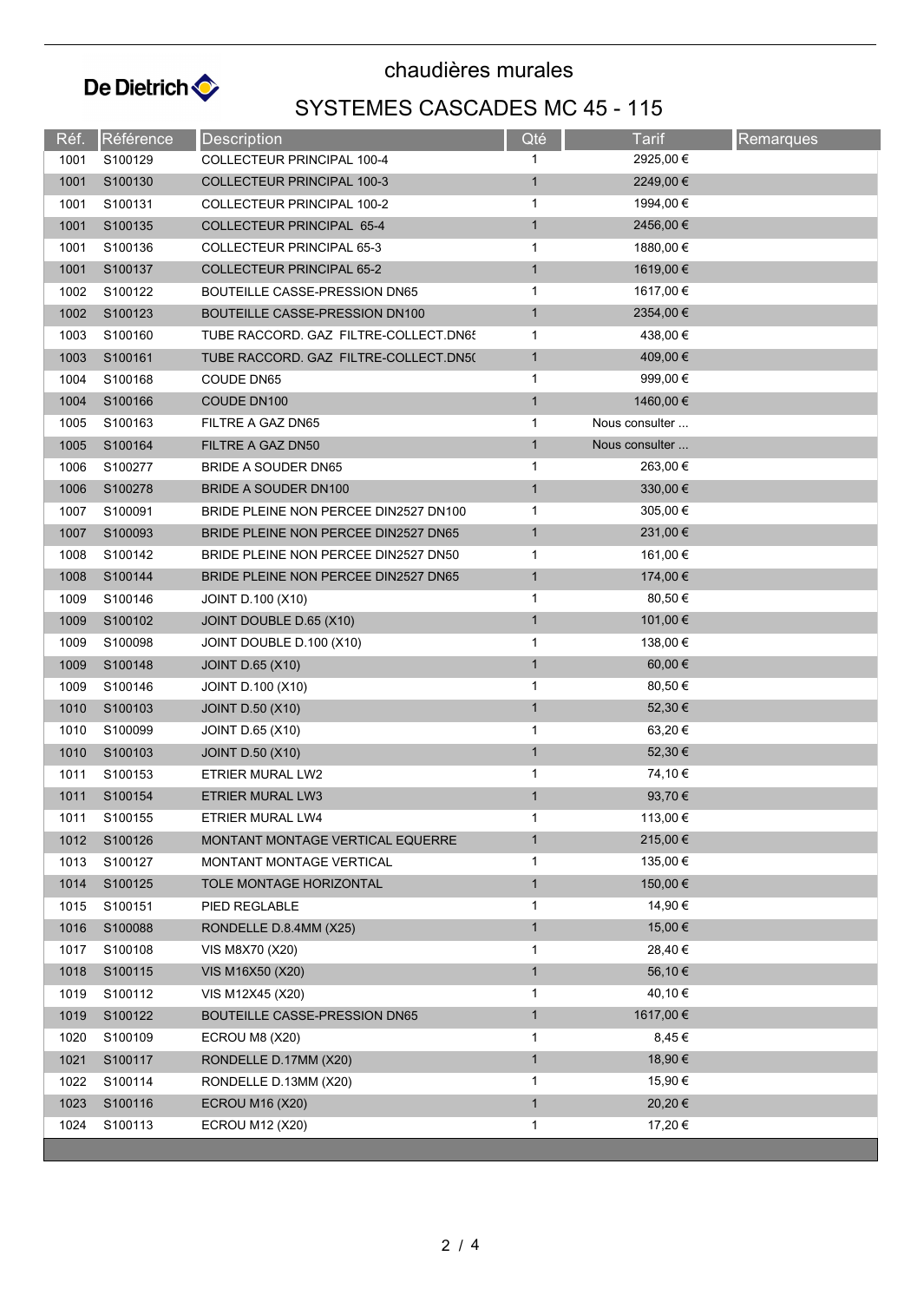